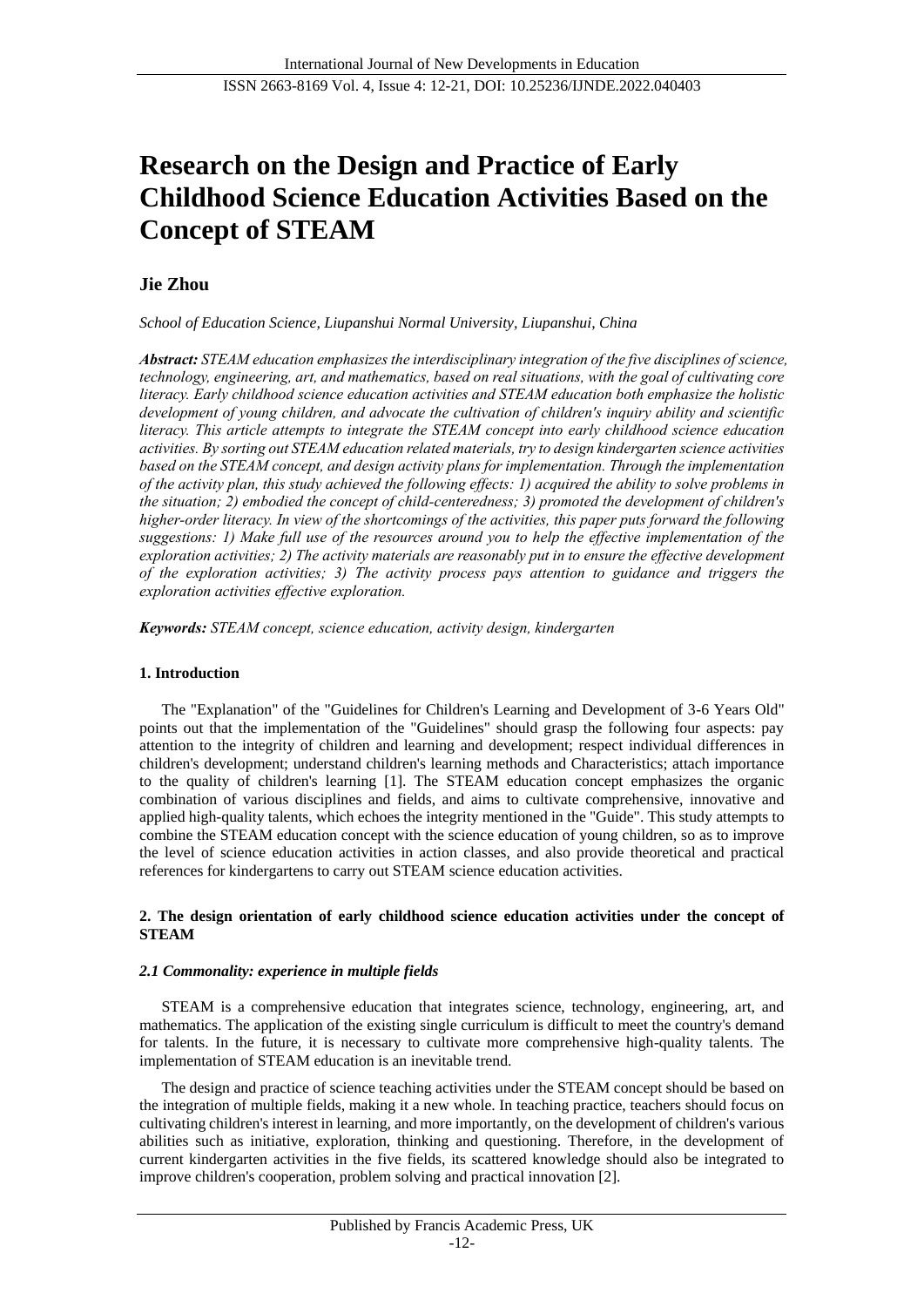#### *2.2 Symbiosis: Multi-situation interacts to generate experience*

One of the characteristics of the STEAM educational philosophy is the pursuit of meaningful learning in real situations. In real situations, children can experience and actively explore, which is more likely to arouse their curiosity and thirst for knowledge. Situation builds a bridge for young children to understand the world, helps young children to integrate, and can use multi-disciplinary (STEAM) to solve real problems. Through learning by doing and problem solving, children develop the ability to discover, think and solve problems.

In the early childhood science education activities and practice based on the STEAM concept, attention should be paid to the connection between children's learning and real life, and based on the real life of children, so as to understand the surrounding things in the exploration activities. The "Learning and Development Guide for Children aged 3 to 6" points out that young children's learning is based on direct experience, in play and in daily life [1]. Teachers need to observe carefully, discover the interests of children, connect with children's existing experience, return the knowledge they have learned to rich real life, discover specific problems in children's life and carry out exploration activities.

#### **3. Action plan design of early childhood science education activities based on STEAM concept**

5E teaching mode is a main learning mode of STEAM education. The American Biology Curriculum Research will locate it in the teaching mode of science education activities. It mainly includes five links: Engage, Explore, Explain, Elaborate and Evaluate. This research is based on the 5E model to carry out teaching, aiming at cultivating children's inquiry ability and scientific literacy.

This study selects the theme of "fun water" as the content of the scientific activity design. After communicating with the teachers of the action class, combined with the development of the science education activities of the action class and the age development characteristics of the children, the design based on the STEAM concept is made. "Vegetable Dressing", "Secrets of Umbrellas" and "Simple Water Purifier" three scientific education activities, the design before each round of action research and the reflection after practice will serve as the basis for the improvement of the design of the next round of scientific activities .

## *3.1 Background of the proposed activity plan*

| theme                | time               | Centralized education activities             |                                |                         |                            |                                     |
|----------------------|--------------------|----------------------------------------------|--------------------------------|-------------------------|----------------------------|-------------------------------------|
| name                 |                    | health                                       | language                       | science                 | society                    | art                                 |
| amusing<br>The water | the first<br>week  | Water and all<br>of our bodies               | Small water<br>droplets travel | Water that<br>can climb | Spring of<br>Life          | Wonderful<br>water<br>song          |
|                      | the second<br>week | The use of<br>water                          | Ill water doll                 | Heavy and<br>floating   | protect water<br>resources | The magic<br>of water               |
|                      | the third<br>week  | Drink more<br>water and be in<br>good health | If there is no<br>water        | The change<br>of water  | Water saving<br>guard      | Design<br>water-<br>saving<br>signs |

#### *Table 1: "Fun water" theme activity schedule*

The action class designed the "Fun Water" theme activity plan (see Table 1), through the development of five areas, let children know the characteristics of water and the awareness of water conservation, and gain relevant experience. I communicated with the class teacher and learned that through the development of this theme activity, although children's knowledge of water characteristics and waterrelated knowledge has been improved, there is no obvious progress in children's exploration ability in activities. In the operation activities such as "Floating", although the children are allowed to take the initiative to discover problems, the children are less likely to think, and more often the teachers ask questions, and the children verify, and do not reflect the children's exploration. Through the analysis of the activity schedule and the interpretation of the activity lesson plan, and based on the interests and existing experience of the children in the action class, the researchers comprehensively considered and designed three scientific education activities with the theme of "fun water" based on the STEAM concept. Help children improve their scientific inquiry ability and scientific literacy.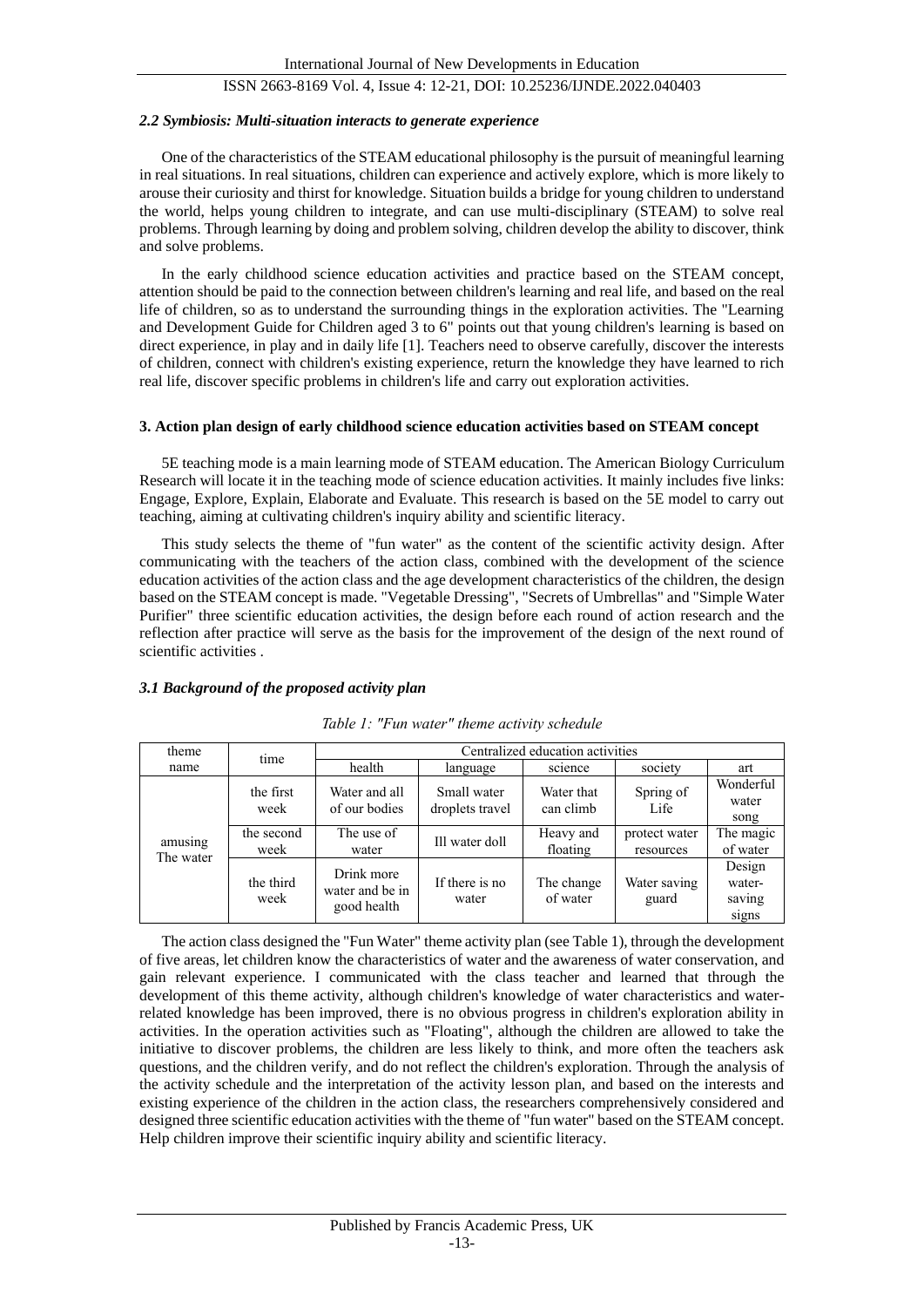#### *3.2 The formulation of the objectives of the program of activities*

The goal of the activity is mainly based on the STEAM education concept, and is formulated from the three-dimensional goals in science education activities. The specific goals all reflect the disciplinary dimension of STEAM education.

## *3.2.1 "Vegetable Dressing" activity goal*

"Vegetable Dressing" originated from a question when children were watering in the plant area, how do plants drink water? Can the leaves on the side drink water too? As children's watering problems continue to expand, this is also a good time to inspire and guide children. The researchers designed this activity based on the interests of children. Capillary phenomenon is a common scientific phenomenon in life. Through the development of activities, children can understand the capillary phenomenon in their hands and brains, and they also have successful fun in exploration. (See Table 2 for activity goals)

|                                    | Knowledge skills                 | Know the color mixing law of three primary colors, and the<br>capillary of water                                                                                                                                           |  |
|------------------------------------|----------------------------------|----------------------------------------------------------------------------------------------------------------------------------------------------------------------------------------------------------------------------|--|
| moving<br>target                   | process and method               | Group cooperation to explore, try to debug different pigment<br>water                                                                                                                                                      |  |
|                                    | Emotional attitude and<br>values | Feel the pleasure of the capillary phenomenon, and experience<br>the joy of success                                                                                                                                        |  |
|                                    | science                          | Understand the capillary phenomenon, and can be connected to<br>the specific use of life                                                                                                                                   |  |
| <b>STEAM</b><br>Elements<br>target | technology                       | Through group cooperation, debug different colors of pigment<br>water; flexibly use dropper, measuring cups, mixing rod and<br>other operating materials                                                                   |  |
|                                    | engineering                      | Through the guidance of the teacher, I put the cabbage removed<br>from the root into the pigment water, and in the process, I think<br>about how to make the color of the vegetables more bright, and<br>constantly trying |  |
|                                    | art                              | Vegetable leaves become the modified pigment color, which<br>can be simply decorated to beautify the classroom environment                                                                                                 |  |
|                                    | mathematics                      | The amount of pigment used was estimated                                                                                                                                                                                   |  |

*Table 2: "Vegetable Dressing" Activity Objectives*

## *3.2.2 The goal of the "Secret of the Umbrella" campaign*

*Table 3: "The Secret of the Umbrella" campaign goals*

|                                    | Knowledge skills                 | Know the properties of the material to absorb water                                                                                                                       |
|------------------------------------|----------------------------------|---------------------------------------------------------------------------------------------------------------------------------------------------------------------------|
| moving<br>target                   | process and method               | Group collaboration, using nearby materials for water<br>absorption test                                                                                                  |
|                                    | Emotional attitude and<br>values | Like to conduct inquiry activities, experience the fun of<br>scientific inquiry                                                                                           |
|                                    | science                          | Understand the characteristics of different materials, and<br>understand the differences of different materials in the<br>absorption of water                             |
| <b>STEAM</b><br>Elements<br>target | technology                       | Experiment the water absorption of different materials with<br>water droplets; soak different materials in the measuring<br>cup and observe the remaining water over time |
|                                    | engineering                      | The group collaborated to design the experimental record<br>table and write down the observation record                                                                   |
|                                    | art                              | Use water-absorbing resin to make ocean bottles, add shell<br>conch for decoration and beautification                                                                     |
|                                    | mathematics                      | Speed of water absorption of different materials (length of<br>time)                                                                                                      |

In the last round of "vegetable dressing", children accidentally splashed water on the table, wiped the water off with a paper towel, and said "Why can paper towels absorb water?" The researchers developed the feature of "water absorption". "The Secret of the Umbrella" scientific activity, umbrella is an object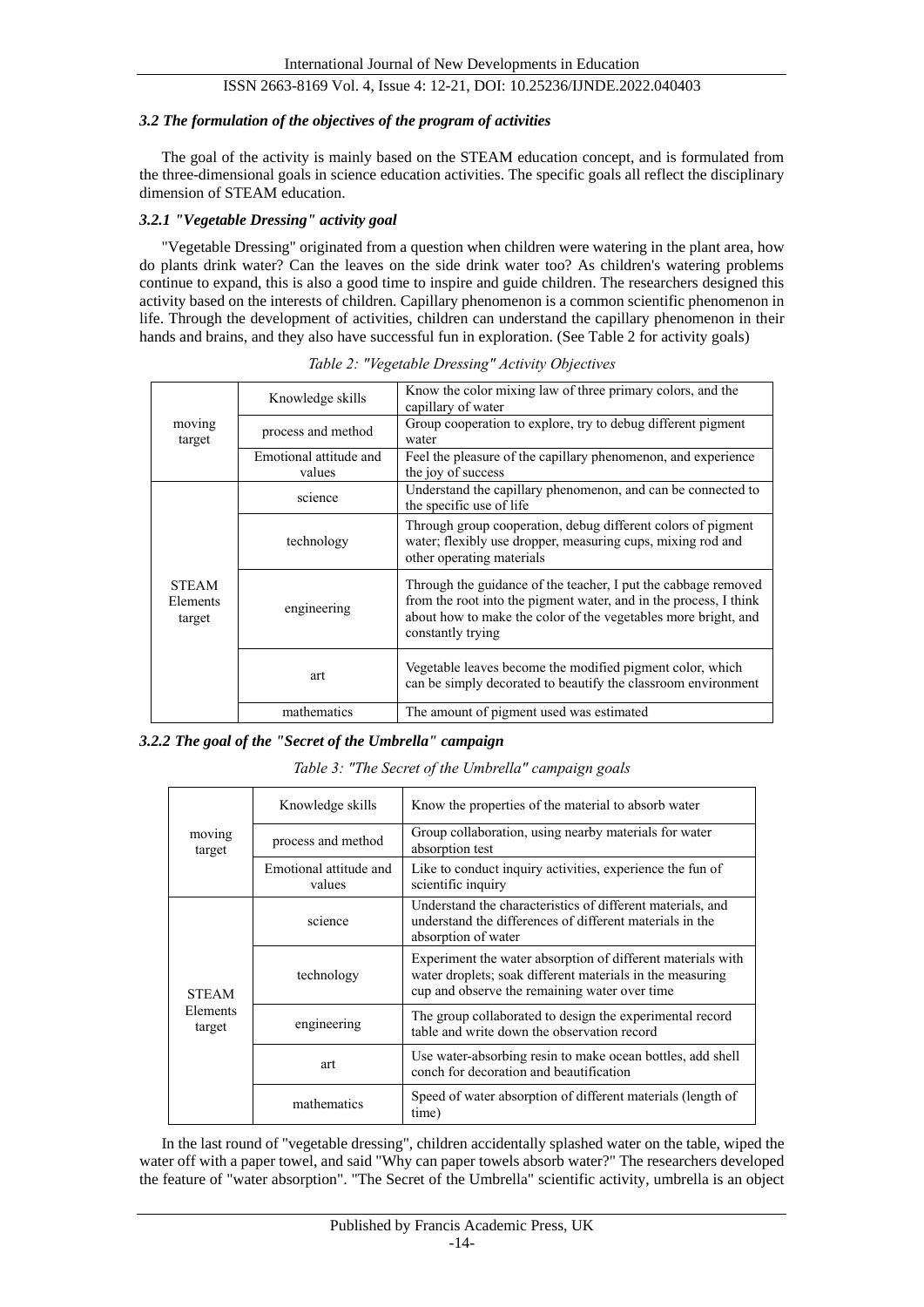that children often come into contact with in life, this activity can let children know that the umbrella surface of the umbrella is made of non-absorbent cloth, and the children know it through conjecture verification during the exploration process The water absorption of different materials, so as to understand the principle that umbrellas can hide from the rain. (See Table 3 for activity goals)

## *3.2.3 "Simple water purifier" activity goal*

The "Simple Water Purifier" activity originated from the fact that children found that the rainwater in the rainwater collector in the plant corner was dirty and could not clean the rags. One of the children asked how to clear the dirty water? Therefore, after communicating with the class teacher, the "Simple Water Purifier" activity was designed, so that the children could feel the process of sewage purification, initially master the method of multi-layer filtration, and use multi-disciplinary knowledge and ability to clear the sewage. Through the development of this activity, it also promotes the concept of protecting the environment among children, and germinates the emotion of caring for and cherishing water resources. (See Table 4 for activity goals)

| moving target                      | Knowledge skills                            | 1. Understand the basic structure and characteristics of the water<br>purifier;<br>2. Initially understand the concept of filtration and adsorption;<br>3. In the experimental operation, initially grasp the factors<br>affecting water purification.                                                |
|------------------------------------|---------------------------------------------|-------------------------------------------------------------------------------------------------------------------------------------------------------------------------------------------------------------------------------------------------------------------------------------------------------|
|                                    | process and method                          | 1. Group cooperation and exploration, and design of water<br>purifier drawings;<br>2. Select materials and tools for production according to the<br>design drawings.                                                                                                                                  |
|                                    | Emotional attitude and<br>values<br>science | 1. Experience the fun brought by scientific inquiry;<br>2. Be willing to cooperate with your peers and develop the habit<br>of cooperative exploration.                                                                                                                                               |
| <b>STEAM</b><br>Elements<br>target |                                             | Understand the principle of water purification, initially<br>understand the concept of filtration, adsorption.                                                                                                                                                                                        |
|                                    | technology                                  | Group cooperation, the design of water purifier drawings and<br>production.                                                                                                                                                                                                                           |
|                                    | engineering                                 | Through cooperation and communication, the group explored the<br>installation order of the water purifier materials and made them.<br>In this process, the relationship between the filtration times, the<br>order of the material and the degree of water cleanliness could be<br>felt and verified. |
|                                    | art                                         | Observe the appearance characteristics of the water purifier and<br>draw, germination of the emotion of cherishing water resources.                                                                                                                                                                   |
|                                    | mathematics                                 | In the process of inquiry, feeling that numbers are symbols that<br>can represent an object.                                                                                                                                                                                                          |

|  | Table 4: "Simple water purifier" activity target |  |  |  |
|--|--------------------------------------------------|--|--|--|
|--|--------------------------------------------------|--|--|--|

## *3.3 Selection of the content of the activity plan*

This research carried out a series of scientific educational activities of "Fun Water". According to the three characteristics of STEAM teaching thought integration, situational and project-based, and combined with children's learning interest and existing experience, "vegetable dressing", Three activities, "Secrets of Umbrellas" and "Simple Water Purifiers", delve into capillary phenomena, water absorption and filtration and their influencing factors. Through the development and practice of STEAM science activities, it can be found that children's inquiry ability has been significantly improved, they are good at finding problems, analyzing problems, and using multiple ways to solve problems, forming a good scientific literacy. In addition, in the exploration activities, the children cooperated with each other, formed a good peer relationship, and developed the children's social communication ability. The specific activity plan is shown in Table 5.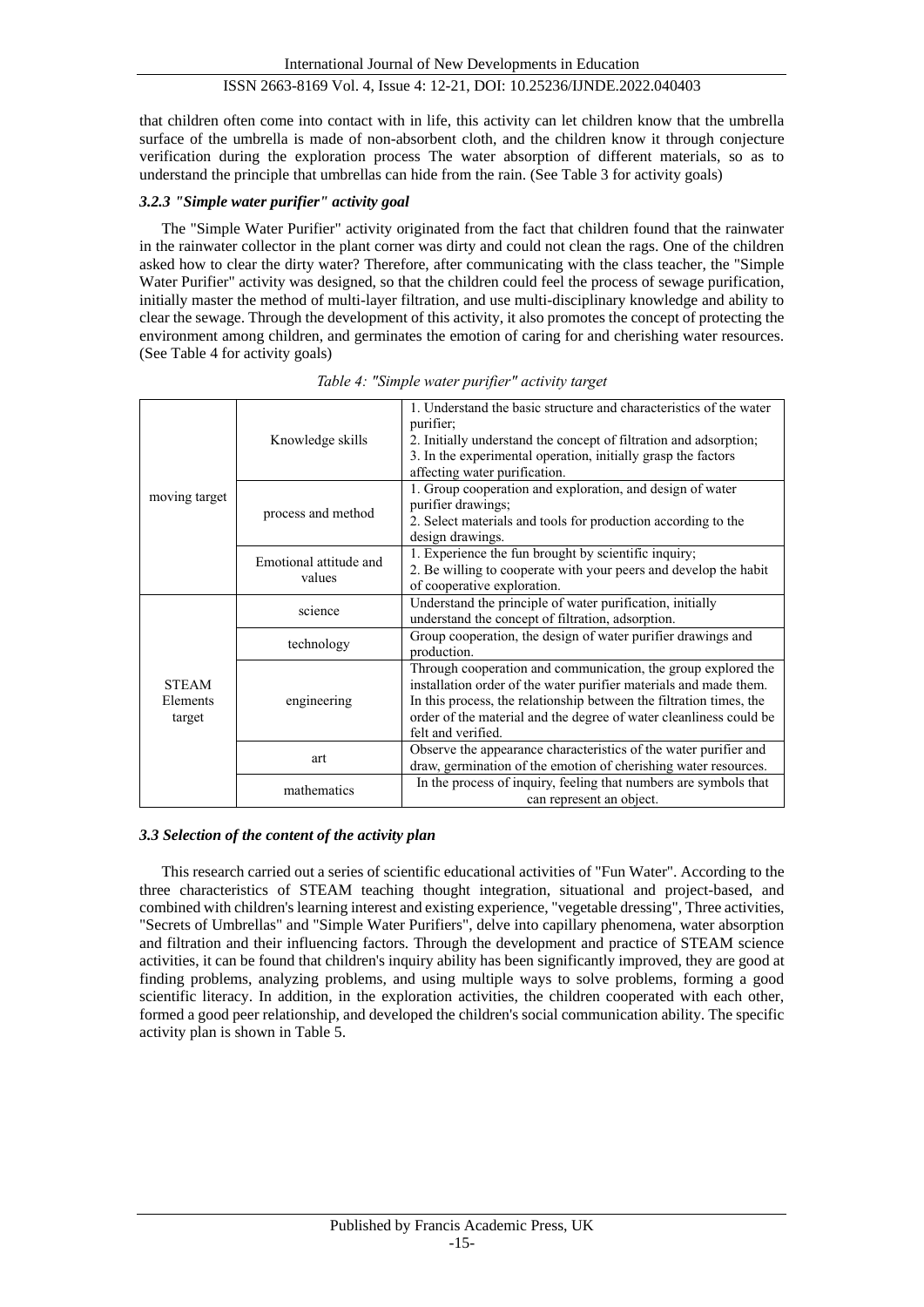| Table 5: "Fun water" activity plan |  |
|------------------------------------|--|
|------------------------------------|--|

| project                              | class                                            | Vegetable change                                                                                                                                                                                           | The secret of the umbrella                                                                                                                                                                                                                                                                             | Simple water purifier                                                                                                                                                                                                                                                               |
|--------------------------------------|--------------------------------------------------|------------------------------------------------------------------------------------------------------------------------------------------------------------------------------------------------------------|--------------------------------------------------------------------------------------------------------------------------------------------------------------------------------------------------------------------------------------------------------------------------------------------------------|-------------------------------------------------------------------------------------------------------------------------------------------------------------------------------------------------------------------------------------------------------------------------------------|
|                                      | The use of<br>science<br>Program<br>ability      | Observe, guess, verify,<br>and try                                                                                                                                                                         | Observe, guess, verify, and try                                                                                                                                                                                                                                                                        | Observe, guess, verify, and<br>try                                                                                                                                                                                                                                                  |
| science<br>technology<br>engineering | Experience /<br>verify<br>scientific<br>concepts | capillarity                                                                                                                                                                                                | hygroscopicity                                                                                                                                                                                                                                                                                         | Filtering, adsorption                                                                                                                                                                                                                                                               |
|                                      | Record tools                                     | Record sheet, pen, mobile<br>phone                                                                                                                                                                         | Record sheet, pen, mobile phone                                                                                                                                                                                                                                                                        | Record sheet, pen, mobile<br>phone                                                                                                                                                                                                                                                  |
|                                      | Making tools                                     | Measure cups, cabbage,<br>food coloring,<br>Stir the bar, tap water                                                                                                                                        | Small towel, umbrella cloth,<br>sponge, plastic cloth, dropper                                                                                                                                                                                                                                         | Mineral water bottles,<br>activated carbon, small<br>stones, cotton, sand, tap<br>water                                                                                                                                                                                             |
|                                      | Programs and<br><b>Steps</b>                     | 1. Add some tap water<br>and then add pigment to<br>the measuring cup;<br>2. Remove the root of the<br>cabbage and put it into<br>the measuring cup;<br>3. Modify those with poor<br>discoloration effect. | 1. Experiment the water absorption<br>of different materials with water<br>droplets:<br>2. Soak different experimental<br>materials in the measuring cup, and<br>observe the remaining water<br>quantity over time;<br>3. Make ocean bottles using water<br>absorption resin.(Extended<br>experiments) | 1. Cut the bottom of the<br>bottle with scissors and tie<br>several holes in the cap<br>with a needle;<br>2. Put the bottle backwards,<br>add cotton, activated<br>carbon, sand and pebbles in<br>turn;<br>3. Improve the water<br>purifier with poor water<br>purification effect. |
|                                      | design                                           | Try debugging other<br>colors in three primary<br>colors                                                                                                                                                   | Group cooperated to design the<br>experimental record table                                                                                                                                                                                                                                            | Group cooperation to<br>design of water purifier<br>drawings and thinking<br>How can it make its water<br>purification capacity<br>stronger                                                                                                                                         |
|                                      | Thinking and<br>production                       | The two colors are mixed<br>to get another color                                                                                                                                                           | Think about which material can<br>absorb water and test the guess                                                                                                                                                                                                                                      | Make water purifier                                                                                                                                                                                                                                                                 |
| art                                  | Improvement<br>and<br>optimization               | Observe the effect,<br>improve the discolored<br>vegetables, make the<br>color more bright                                                                                                                 | Watch the volume cup<br>surplus water                                                                                                                                                                                                                                                                  | Check the purification<br>effect with rainwater, and<br>improve the water purifier                                                                                                                                                                                                  |
|                                      | Feel and<br>appreciate                           | Observe the appearance<br>characteristics of Chinese<br>cabbage and know the<br>vein structure of its blade                                                                                                | Observe the characteristics of the<br>experimental material                                                                                                                                                                                                                                            | Observe the appearance and<br>characteristics of the water<br>purifier                                                                                                                                                                                                              |
|                                      | Performance<br>and creation                      | Adjust the pigment water<br>and add the cabbage                                                                                                                                                            | Add the experimental material and<br>observe                                                                                                                                                                                                                                                           | Make the water purifier<br>according to the design<br>drawings                                                                                                                                                                                                                      |
| mathematics                          | Quantity and<br>measurement                      | Capacity of tap water<br>The concentration of<br>pigment                                                                                                                                                   | Measure the remaining water<br>quantity of the cup                                                                                                                                                                                                                                                     | Number of small holes in<br>the bottle cap<br>Quantity of the various<br>materials                                                                                                                                                                                                  |
|                                      | measure                                          | The time when the<br>cabbage changes color                                                                                                                                                                 | Different materials<br>The speed of water absorption                                                                                                                                                                                                                                                   | The speed of water<br>purification                                                                                                                                                                                                                                                  |

## **4. Implementation of action plan for early childhood science education activities based on STEAM concept**

## *4.1 The first round: the implementation of the "vegetable dressing" activity of scientific education activities*

## *4.1.1 Participation link*

Capillarity is a common scientific phenomenon in life. In the early stage of activities, researchers use home cooperation to let children understand what capillarity is and find out what capillarity is in life.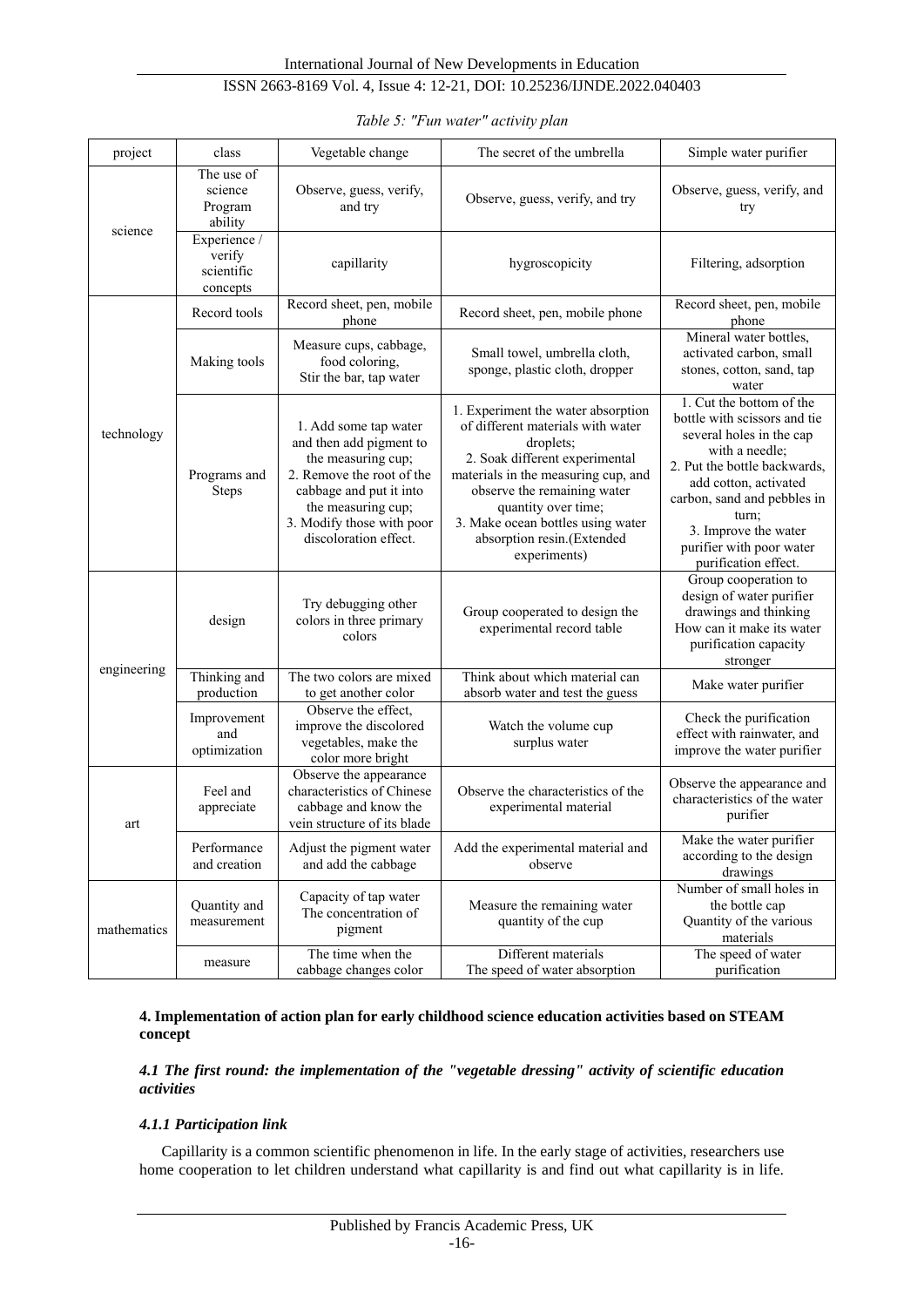During the activity, the researchers asked the children, "What are the characteristics of cabbage?" "Why does the pigment water spread along the veins of the leaves?" The children found that there are many "pipes" in cabbage. The capillary phenomenon occurs as the water rises along the capillaries and is slowly transported to the various parts of the blade.

#### *4.1.2 Exploration link*

The researchers showed the experimental materials, including red, yellow, and blue pigments, droppers, measuring cups, and cabbage. Work in groups to see how these materials are useful. The researcher asked, "What colors can be debugged by combining the three pigments, red, yellow, and blue?" Young children found that mixing the two pigments with each other could debug the three colors of orange, green, and purple. The three pigments of yellow and blue are mixed to make black.

#### *4.1.3 Interpretation link*

"Can we change vegetables to other colors?" The researcher guided the children in groups to explore and try to use the three-primary color mixing rule and capillary phenomenon to make vegetables of various colors, especially to explore the relationship between pigment concentration and the final effect. The team members observed carefully and kept trying. During the exploration activities, it was found that the higher the pigment concentration, the brighter the final vegetable dressing. Then why some of the pigment concentration is enough, but the vegetables have not changed color, the children found that the roots of the vegetables were damaged and could not absorb the pigment water well. The researcher asked: "In addition to using cabbage, what other materials can we use for experiments?" "White flowers can be used." At the end of the activity, the children used white roses for experiments.

#### *4.1.4 Delicate links*

The group leader shared the difficulties encountered by the members of the group in vegetable dressing in the collective communication, and how the effect was after adjusting the strategy. The researchers encouraged the collective children to discuss the problems that occurred in each group of inquiry, and guided the children to discover the influencing factors of each group's inquiry effect to adjust.

#### *4.1.5 Evaluation link*

The researchers encouraged children to share with their peers the difficulties and feelings they encountered in participating in the inquiry activities, and invited individual children to share in front of the group.

## *4.2 The second round: the implementation of the "Secret of the Umbrella" activity of science education activities*

## *4.2.1 Participation link*

Umbrellas are common items in life. Why can umbrellas hide from rain and what are the characteristics of their materials? The researchers encouraged children and their parents to observe the material characteristics of umbrellas in their free time, and share them in front of the group after careful observation. The children discussed the characteristics of umbrellas. The exchange found that umbrellas use materials that cannot absorb water.

## *4.2.2 Exploration link*

"Which common materials in life can't absorb water?" The question was given to the children. The researchers put small towels, umbrella cloths, sponges, plastic sheets, droppers and other materials into the science area. The children were free to observe and experiment with water droplets. The water absorption of different materials, some children use the immersion method to test the water absorption of different materials, and observe and record. The activity found that materials such as small towels and sponges can absorb water, but umbrella cloth and plastic cloth cannot absorb water.

## *4.2.3 Interpretation link*

"Why are some materials absorbent and others not?" The researchers encouraged children to discover the differences in experimental materials. Children observed experimental materials and found that different materials have different water absorption properties. Sponges and towels are highly absorbent, so sponges can be used. And towel to wipe water. Plastic sheets and umbrella cloths are not absorbent, so umbrellas keep the rain out. Water-absorbent resins are polymer materials, they are particularly absorbent and can absorb a lot of water.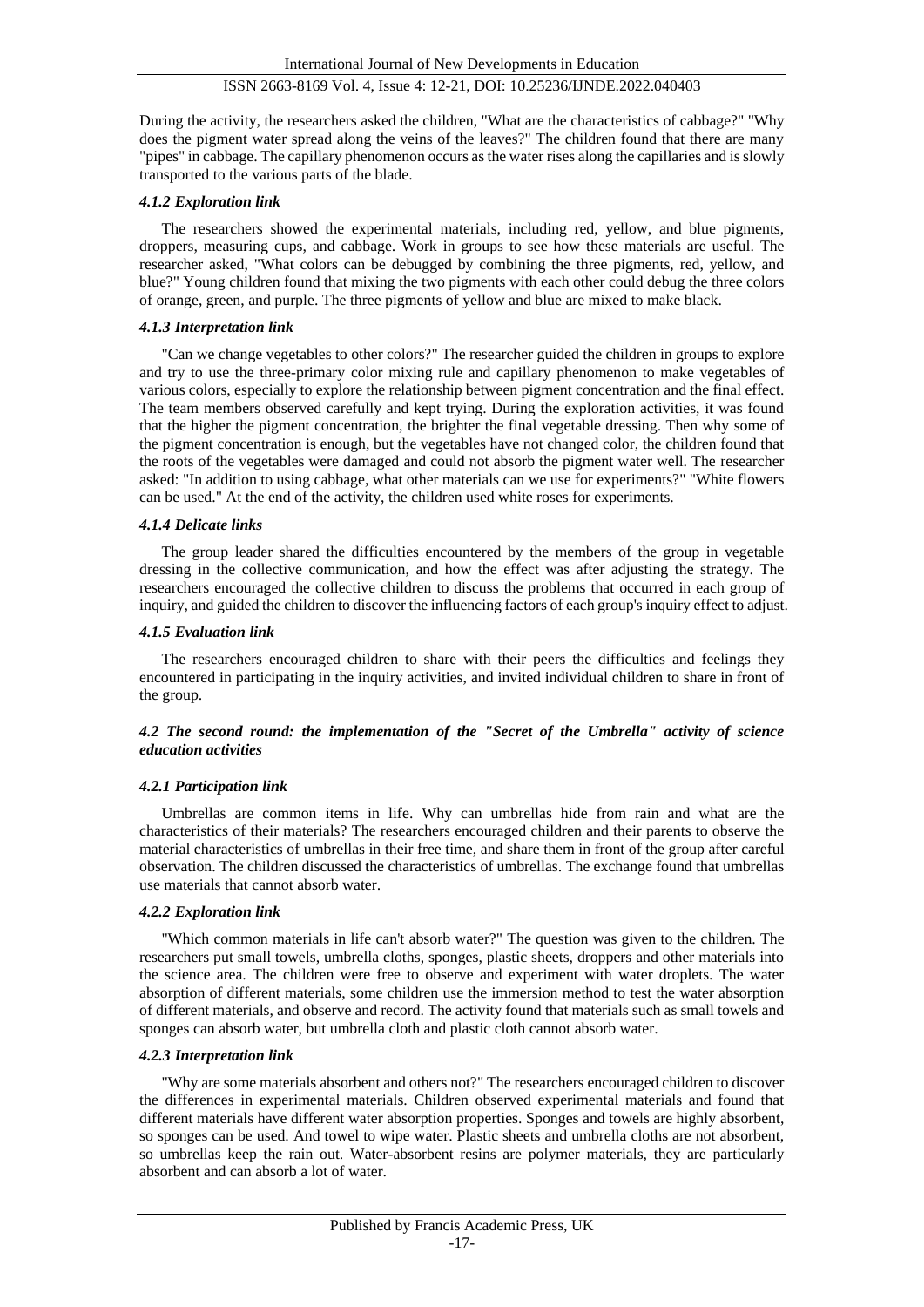#### *4.2.4 Delicate links*

Each group briefly explained the phenomenon of the experiment in this group, explained the difficulties and solutions encountered during the experiment, and proposed the next improvement plan. , let the child try again.

#### *4.2.5 Evaluation link*

The children made all kinds of marine bottles using water-absorbing resin with strong water absorption. How to share the findings of this research with other children? After group discussion, the children in the class decided to carry out an ocean exhibition. They placed the made ocean bottles on the table at the front desk of the kindergarten, and warmly invited children from other classes to visit. After the activity, the children shared with their peers the difficulties encountered in the process of exploration, solutions, their own feelings, etc. The researcher invited individual children to share and communicate in front of the group to evaluate the "secret of the umbrella".

## *4.3 The third round: the implementation of the "Simple Water Purifier" activity of scientific education activities*

#### *4.3.1 Participation link*

There is a rainwater collector in the plant corner of the class. One day, the children found that the rainwater was dirty and could not clean the rags, so the children were very interested in the water purifier that can turn dirty water into clean water. Before the event, the researchers used the cooperation of the home to encourage parents and children to check the relevant information of the water purifier together, and shared the water purifier with the children, so that the children could collectively observe the water purification of the water purifier and have a preliminary understanding of water purification. Finally, through collective sharing and communication, it is concluded that the water purifier is composed of a water purifier body, a filter element and a water outlet.

#### *4.3.2 Exploration link*

How to use materials in life to make a simple water purifier? How to design a simple water purifier? Under the guidance of the researcher, the children tried to design the structural drawings of the water purifier using common materials in life. After the design was completed, each group of children shared it separately. Due to the actual situation such as environmental protection, the children finally discussed the use of discarded plastic bottles as the main body of the water purifier.

## *4.3.3 Interpretation link*

Can the water purifier made by the group purify water normally? Each group of children tested the water purification performance of the water purifiers made in the group to observe whether the water purifiers could purify water normally. For water purifiers that cannot purify water normally, the children in the group guessed the factors affecting water purification and made adjustments.

#### *4.3.4 Delicate links*

After improving the water purifier with poor performance, there is no sign of improvement. Children observe and communicate with the water purifier in groups and adjust the water purifier, analyze the factors that affect the performance of the water purifier, and try to find problems and make adjustments.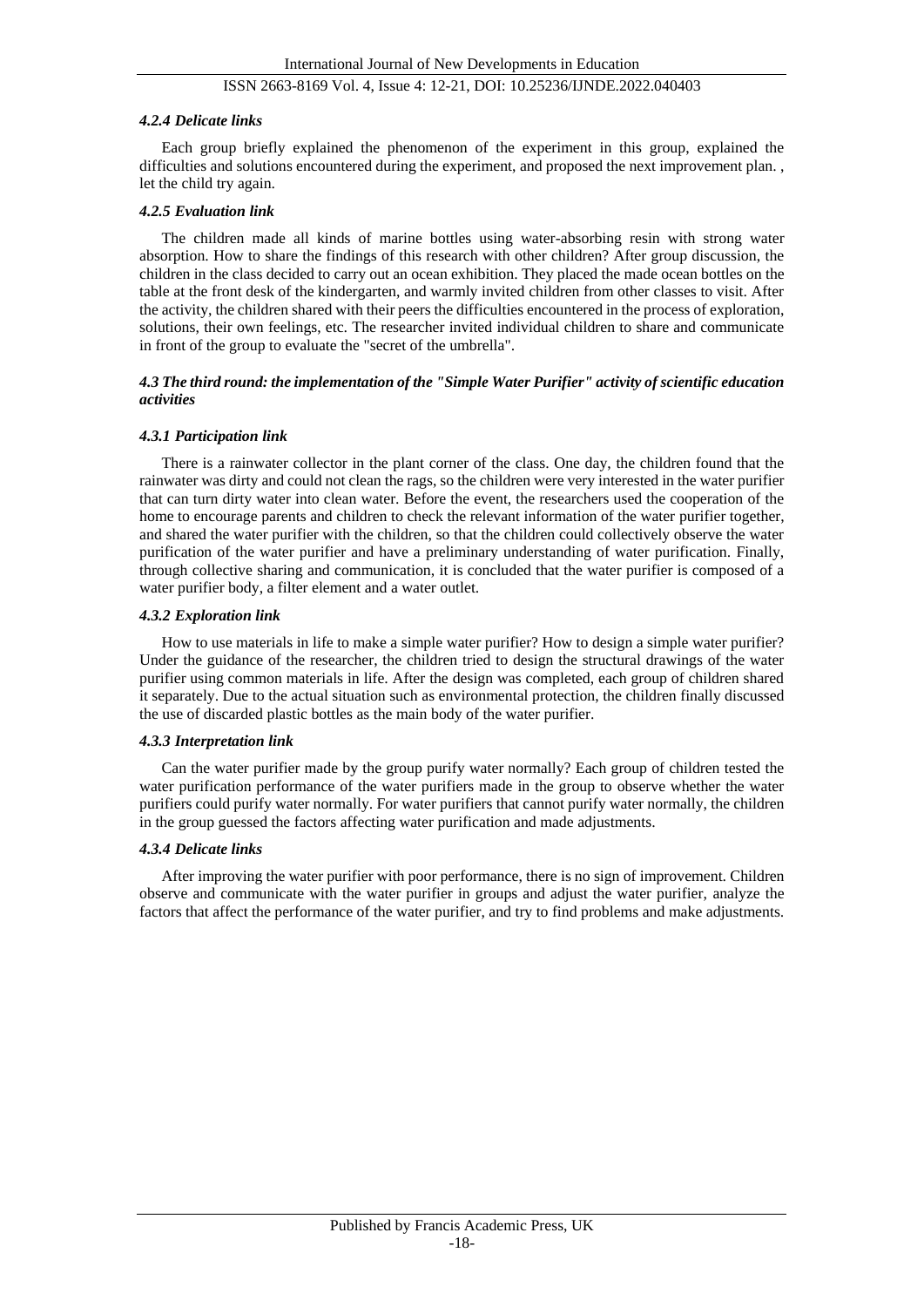#### *4.3.5 Evaluation link*

The researchers encouraged young children to share their difficulties in making water purifiers and their own feelings in the process, and to evaluate the water purifiers.

## **5. Analysis of the practical effect of early childhood science education activities based on the STEAM concept**

## *5.1 Activity effectiveness*

#### *5.1.1 Acquired the ability to solve problems in a situation*

STEAM education does not simply add up the knowledge of five subjects, but transforms the scattered knowledge learned into the ability to explore real-world connections [3]. Through the development of the "Fun Water" theme activity, children have a deeper understanding and understanding of capillary phenomenon, water absorption and water purification. During the activity, children can not only verify by guessing, experimenting, recording and other methods own perspectives and use knowledge from multiple disciplines to solve problems. It can be seen that STEAM teaching frees children from scattered knowledge and enables them to guide them to connect knowledge between different disciplines, so as to improve children's thinking ability, problem-solving innovation ability, cooperation ability between peers, and self-realization ability. Improve [4].

#### *5.1.2 Embodying the concept of child-centered*

STEAM education is a learner-centered concept. It provides learners with a real situation. Learners achieve the purpose of learning through the experience of solving problems in this environment. It emphasizes that learners are in the process of solving problems. skills and abilities developed. In the early stage of the activity, the researchers and action class teachers chose "water", a common theme in children's life. When the learning content and life experience were linked, the enthusiasm of children's participation was significantly improved. During the activity, when the children encountered difficulties, they did not immediately seek help from the teacher. Instead, they would think independently, communicate and cooperate with their peers, and find a solution to the problem together. After the exploration activities, teachers actively encourage children to share and exchange experience with their peers, so as to promote the processing and improvement of children's scattered knowledge, and promote a more systematic system of children's scientific cognition. It can be found that teachers are not overly involved in inquiry activities, but are observers, guides, and supporters of children.

#### *5.1.3 Promote the development of children's higher-order literacy*

The unique value of the STEAM education concept is to provide learners with a real learning situation through integration. Learners use multi-disciplinary knowledge and skills to carry out learning, acquire knowledge beyond books, and develop problem-solving skills. Through the "Fun Water" theme activity, children develop the ability of logical thinking, conjecture, verification, analysis, evaluation, reasoning, deduction and induction in the activities. It is not difficult to see that the scientific education activities based on the STEAM concept can effectively promote the good quality of children and the improvement of various literacy, which fully reflects the social significance of STEAM education, that is, to reserve comprehensive and innovative talents for the future society. At the same time, in early childhood science education activities, teachers should give children time and space to explore independently, and minimize the time for explanation and interpretation, so that children can cooperate with their peers to complete scientific inquiry tasks together. In this process, teachers should be patient and listen to children's ideas, and at the same time, they should give children proper guidance, and they should also correctly view children's trial and error in the process of inquiry.

## *5.2 Activity reflection*

## *5.2.1 Make full use of the resources around you to help the effective implementation of exploration activities*

STEAM education can be linked to different contexts related to learners. Children are in different situations of kindergarten, family, and community. In addition to taking kindergarten as a general situation for STEAM education, teachers should give full play to the educational functions of various social resources, promote more effective integration of resources, and build a "kindergarten- The "socialenterprise" three-in-one education environment should fully mobilize social forces, especially the active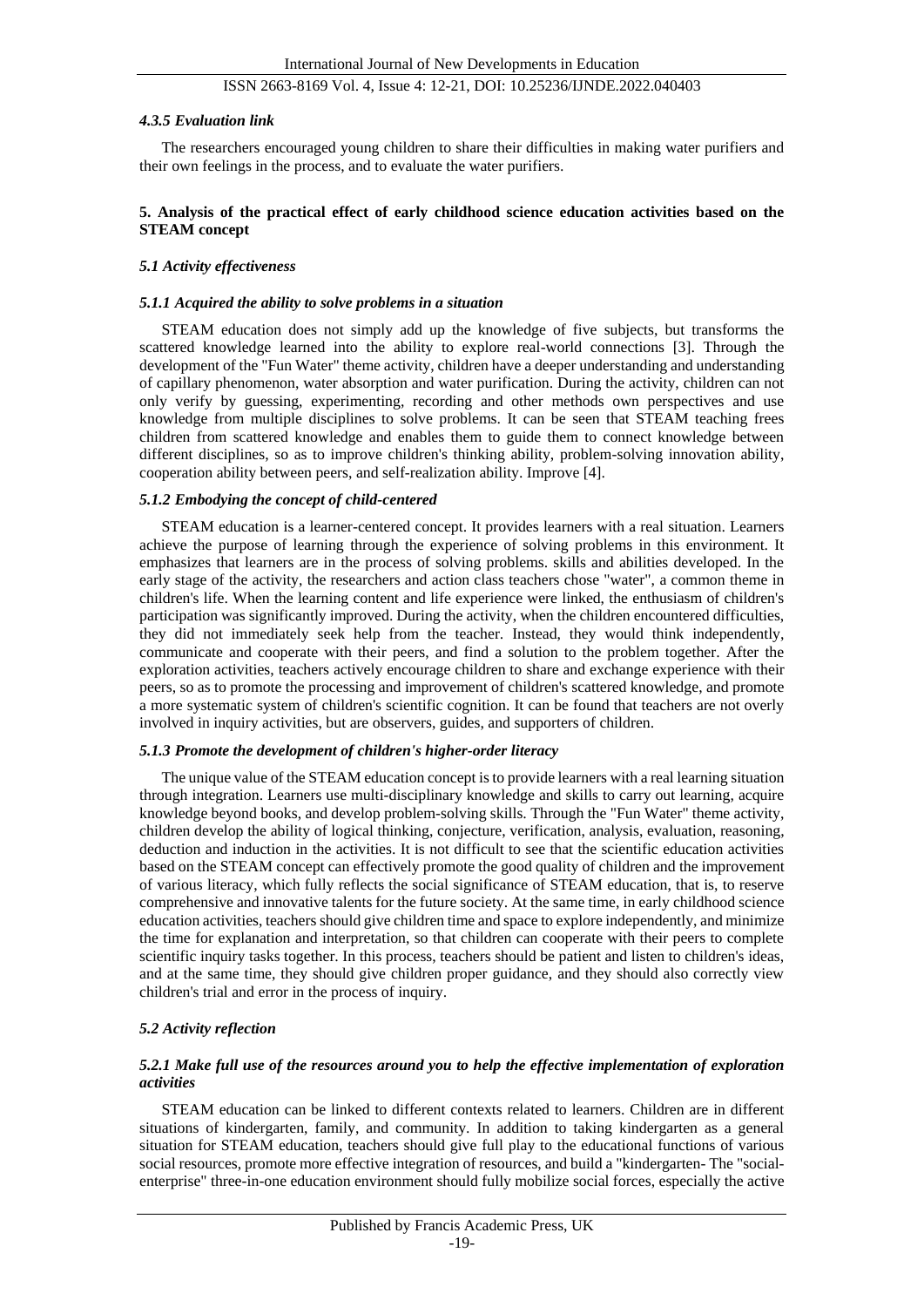participation of the business community [5]. This provides more support and help for children, allowing children to learn and explore in the social environment. After the exploration activities are over, teachers should use resources in the kindergarten, community resources and other resources in a timely manner to lead the theme of the activities to the kindergarten. Through exhibitions, exchanges and other forms, children can become spokespersons for scientific exploration activities, and they can use their own exploration activities in the form of exhibitions, exchanges and other forms. Difficulties or discoveries encountered in the process, share and display with others, actively interact and communicate, and experience more sense of achievement and joy of exploration.

#### *5.2.2 Reasonable delivery of activity materials to ensure the effective development of exploration activities*

The delivery of activity materials in the science area is the core content of the kindergarten science education activities. When delivering materials in the science area corner, teachers should rationally use the activity materials according to the needs of the science education activities, guide the children to carry out exploration activities, and encourage them to explore actively and independently. Choose and communicate with each other, so that young children gain indirect or direct experience, and cultivate children's ability to solve scientific problems.

First of all, it is necessary to ensure sufficient materials. The amount of materials put in by teachers is closely related to the effect of children's self-exploration. Insufficient materials will not only seriously affect the development of exploration activities, but may also cause conflicts between children. Explore the number of materials, so that the exploration activities can be carried out smoothly. Secondly, the materials put in should stimulate children's active thinking. Through self-exploration, children can improve their ability to discover, think and solve problems, expand children's life experience, and enhance children's interest in scientific inquiry.

## *5.2.3 The process of activity focuses on guidance and triggers effective exploration of exploration activities*

In the science education activities for children based on the STEAM concept, children are the main body of the exploration activities. In the process of exploration, children need to pay attention to observation and comparison to find out the existing problems, and can use their own experience to speculate the method of solving the problem, and finally try to use A multidisciplinary approach to problem solving in science, technology, engineering, arts and mathematics. However, in the actual process, whether children can find the problem and whether their own methods can hit the key points of the problem are closely related to children's cognition, thinking characteristics and their own experience. When children's exploration encounters a bottleneck, teachers should ask key questions in a timely manner to trigger the key elements of children's thinking, so that they can find a solution to the problem within a certain period of time, so as to promote the next stage of exploration.

#### **6. Conclusion**

STEAM education emphasizes the interdisciplinary integration of the five disciplines of science, technology, engineering, art, and mathematics. It is based on real situations and aims to cultivate core literacy. As a comprehensive multidisciplinary education model, STEAM education has gradually extended to the preschool education stage, which has had a positive impact on kindergartens and opened up new ideas for the design of scientific activities for children's scientific literacy. , still lacks integration.

Based on the theoretical basis of STEAM education connotation and research, this study designed three sub-activities under the "Fun Water" series of scientific educational activities for the big class, namely "Vegetable Dressing", "Secrets of Umbrellas" and "Simple Water Purification". device". These activities are children's self-construction of a series of knowledge and experience about water through self-exploration. Three rounds of action research have been conducted successively, and the implementation process of each round of activities has been evaluated and reflected to explore the direction of next optimization. It can be found that children's inquiry ability and scientific literacy have been significantly improved. However, in order to give full play to the positive role of STEAM education in early childhood science education activities, we need to think more about how to cultivate young children into people who can think independently and solve problems in early childhood science education activities, so that children have the ability to explore activities. Have a process of observation, exploration, practice and continuous improvement to improve their high-level literacy.